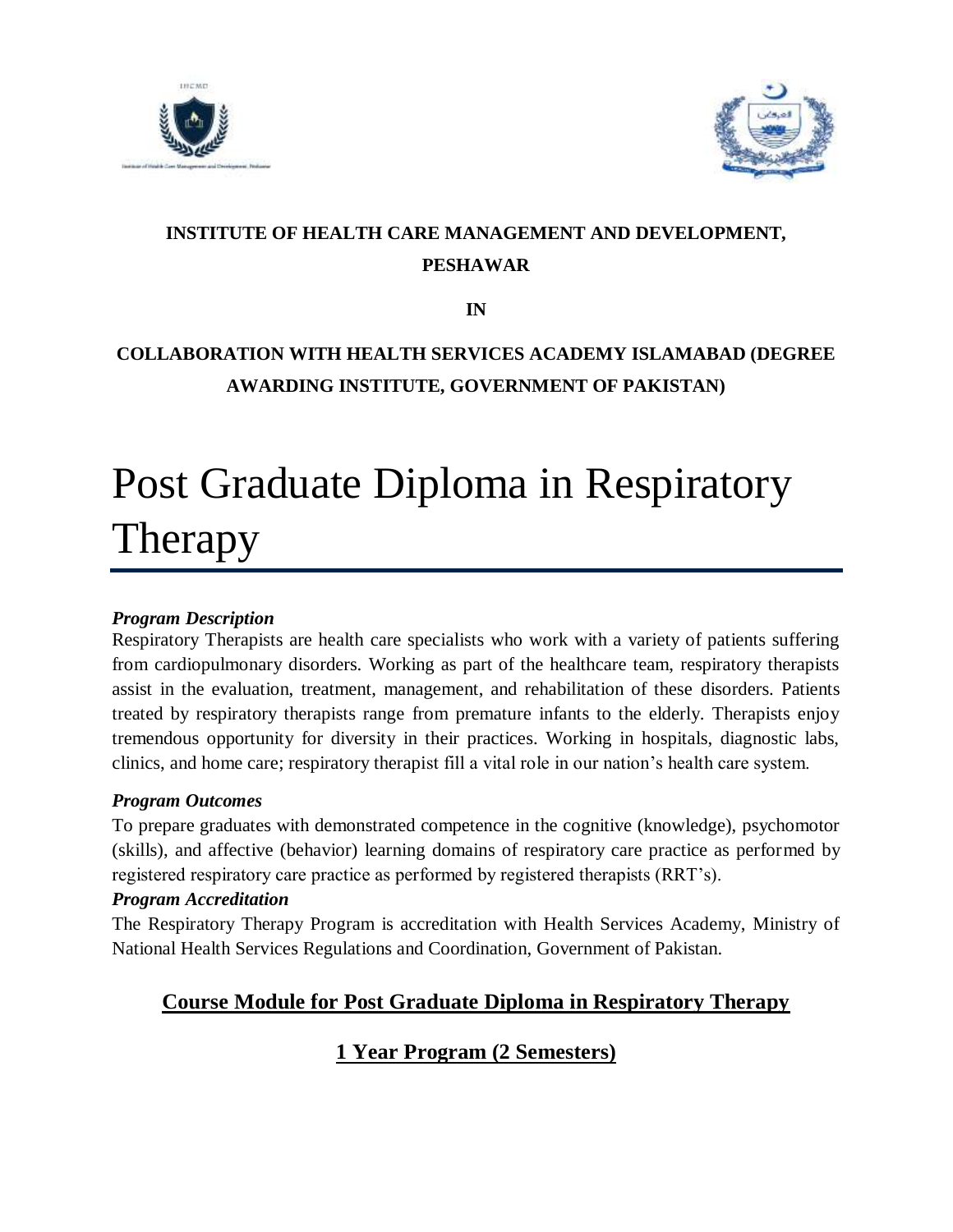



| <b>Session No.</b> | <b>Module</b>                            | <b>Credit Hours</b> |
|--------------------|------------------------------------------|---------------------|
|                    | Introduction to Respiratory therapy      | $3+0$               |
|                    | Pulmonary Anatomy & Physiology           | $3+0$               |
|                    | <b>Pulmonary Diseases</b>                | $3+0$               |
|                    | Airway Management (Non-invasive)         | $2+1$               |
|                    | Arterial Blood Gas Analysis & monitoring | $2+1$               |
| 6                  | <b>Clinical Practice</b>                 | $1+1$               |
| <b>Examination</b> | <b>Total Credit Hours</b>                |                     |

**Note: In Each Module (1st Semester) which is divided into 2 sub Modules (1,2,3 and 4,5,6) and have an exam, after Passing the 1st Module with 60% Marks student will be eligible for 2nd Module, Failure in 1st Module then student will not be entertaining in 2nd Module.**

| <b>Session No.</b> | <b>Module</b>                                         | <b>Credit Hours</b> |
|--------------------|-------------------------------------------------------|---------------------|
|                    | Invasive Ventilation (intubation, tracheostomy)       | $2+1$               |
|                    | Sedatives and relaxants use in Mechanical ventilation | $2+1$               |
|                    | Modes of Mechanical Ventilation                       | $2+1$               |
|                    | Ventilator Graphs $\&$ its interpretation             | $2 + 1$             |
|                    | <b>Ventilators Trouble Shooting</b>                   | $2 + 1$             |
|                    | <b>Clinical Practice</b>                              | $1+1$               |
| <b>Examination</b> | <b>Total Credit Hours</b>                             | רו                  |

#### **Course Content:**

1.1 Introduction to Respiratory therapy (3+0):

- Roles and scope of respiratory therapy
- Patient safety
- Infection prevention
- Patient hygiene
- History & Physical examination

#### 1.2 Pulmonary Anatomy & Physiology (3+0):

- Anatomy of respiratory system
- Physiology of respiratory system
- Lungs mechanics (Volumes and Capacities)
- Gaseous exchange and transport of respiratory gases
- Spirometry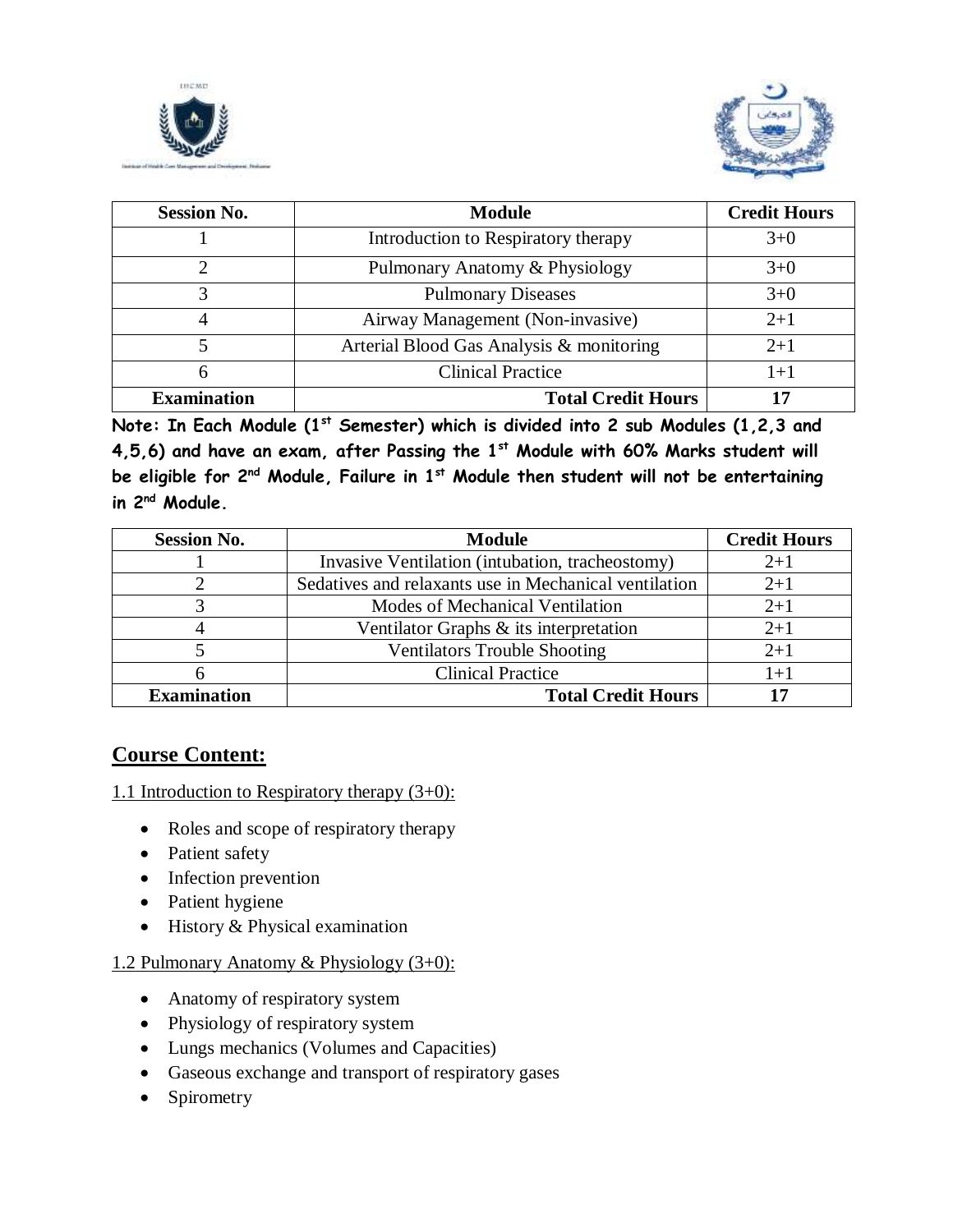



#### 1.3 Pulmonary Diseases (3+0):

- Asthma
- COPD
- Pneumonia
- ARDS
- Pneumothorax, hemothorax

### 1.4 Airway Management (Non-invasive) (2+1):

- Medical gases supply, cylinders and pipeline
- Types of oxygen masks and airways
- Advance airway devices (ETT, LMA, Tracheostomy tube, AMBU bag, Breathing Circuits)
- CPAP
- BIPAP

#### 1.5 Arterial Blood Gas Analysis and Patients monitoring  $(2+1)$ :

- Acid base balance
- ABGs taking and interpretation
- Vitals monitoring and their impact on respiration
- Invasive monitoring devices insertion technique (Arterial line, CVP line)
- Airway assessment (predicting tests)

#### 2.1 Invasive Ventilation (intubation, tracheostomy)  $(2+1)$ :

- Indication of invasive ventilation
- Techniques of intubation
- Indication of tracheostomy
- Tracheostomy care
- Suctioning

#### 2.2 Sedatives and relaxants use in Mechanical ventilation  $(2+1)$ :

- Induction agents (Propofol, Ketamine, etomidate)
- Benzodiazepine
- Opioids
- Muscles relaxants
- Bronchodilators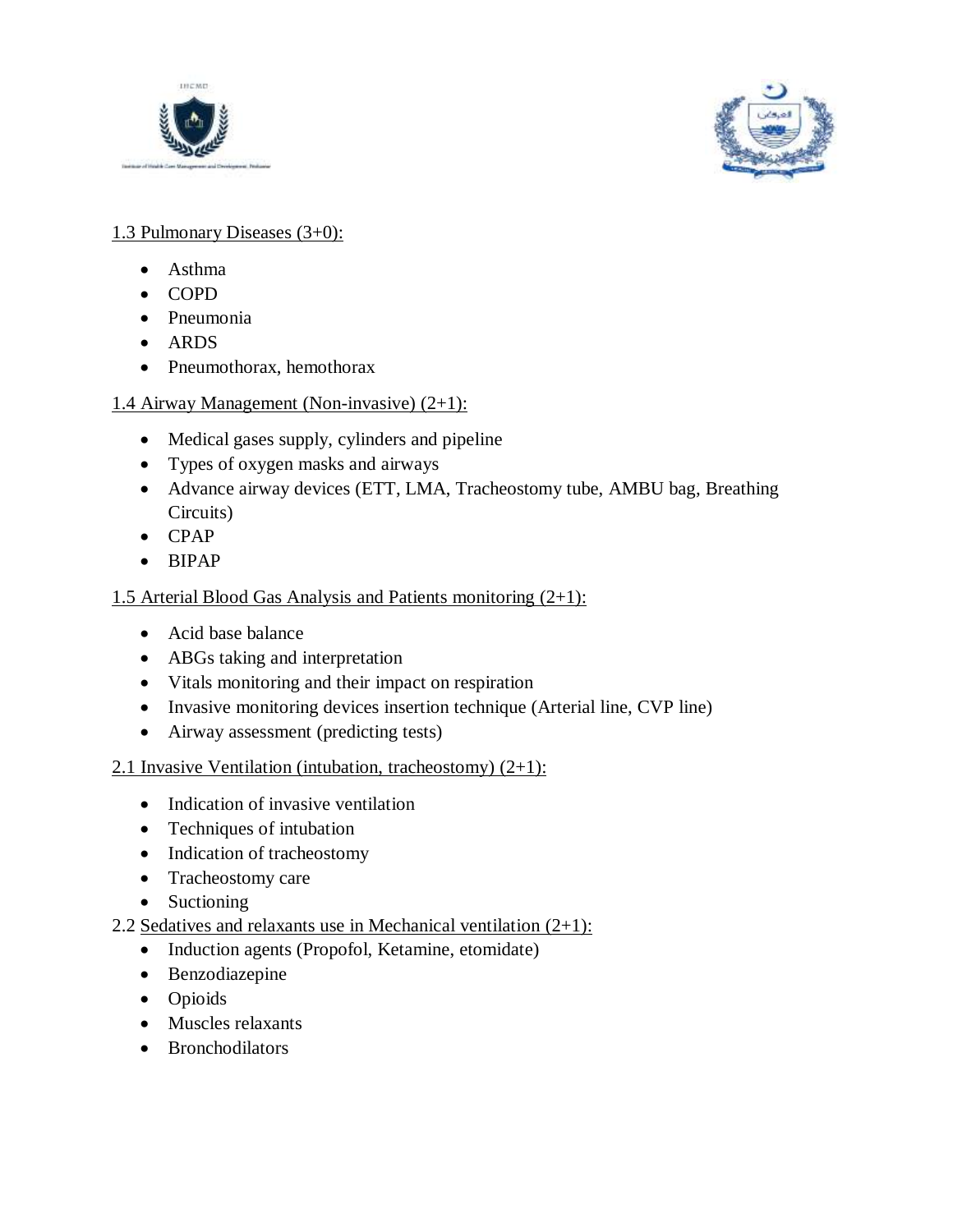



#### 2.3 Modes of Mechanical Ventilation (2+1):

- Pressure control vs volume control
- Assist control ventilation
- SIMV and PSV
- Weaning and extubation

#### 2.4 Ventilator Graphs & its interpretation  $(2+1)$ :

- Plethysmograph
- Pressure volume graph
- Flow volume graph
- Capnograph

#### 2.5 Ventilators Trouble Shooting  $(2+1)$ :

- Alarms
- Driving and peak pressures
- Auto PEEP
- Inspiratory and expiratory pause
- Pneumothorax identification and management



#### **Eligibility:**

- BS Emergency Care Technology
- BS Intensive Care Technology
- BS Anesthesia Technology
- BS Health Technology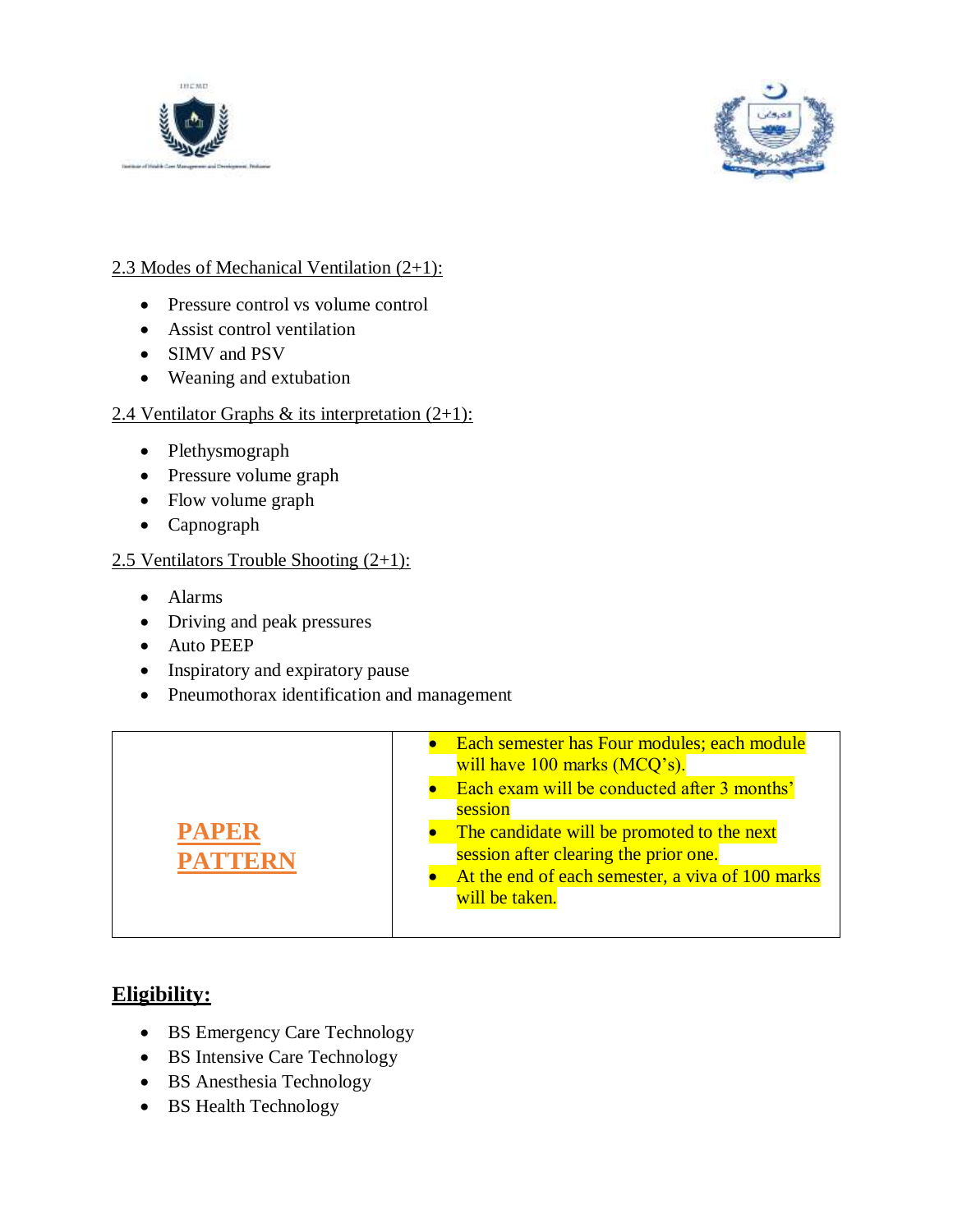



# **Program Fee: Rs 100,000/-**

 **Address:** Institute of Health Care Management and Development, (Imperial Education System Building) Opposite Roots Millennium Schools System Gul abad, Phase-III Chowk Jamrud Road Peshawar.

For Further Detail Please contact.

**Director / Program Coordinator**

**Email: [ihcmd.hsa.edu.pk@gmail.com](mailto:ihcmd.hsa.edu.pk@gmail.com)**

**www.ihcmd.com.pk**

**Cell # 0332-5257379**